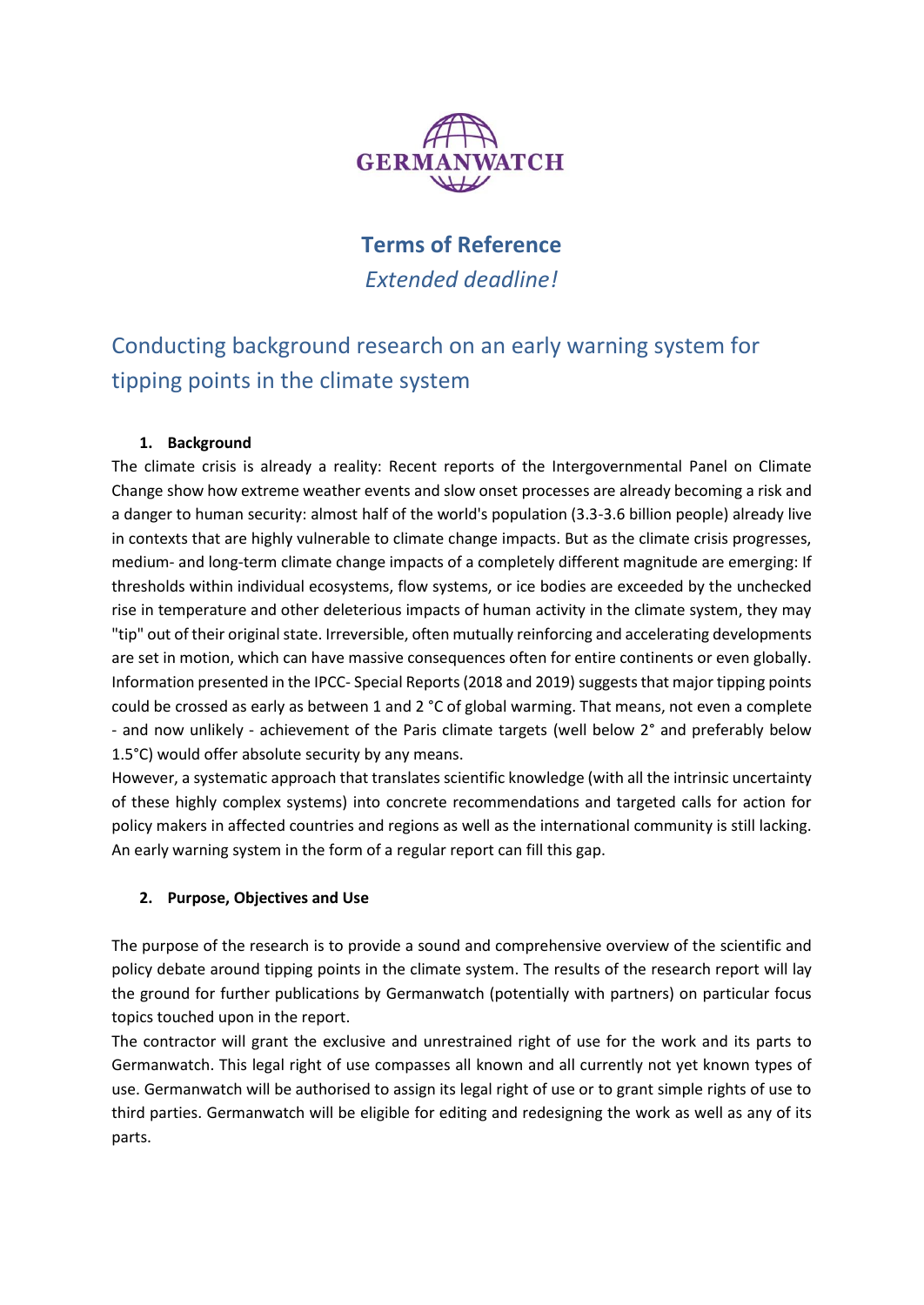#### **3. Roles**

The expert conducts the research report in close cooperation with Germanwatch e.V. (Kaiserstraße 201, 53111 Bonn). Germanwatch can be contacted to resolve technical and content questions of conducting the research.

Information provided by Germanwatch:

- Germanwatch Briefing Paper
- Recommendation of experts

## **4. Scope of Work**

The research report (around 30 pages) should cover:

## 1. Status of research on different tipping points

*Focus should be put on tipping points in bold*

- **1. Collapse of West Antarctic ice sheet**
- **2. Loss of Greenland ice sheet**
- 3. Melting of Arctic Sea Ice
- **4. Partial Collapse in East Antarctica**
- 5. Melting of the arctic Permafrost
- 6. Methane Emissions from the Ocean
- 7. Atlantic thermohaline circulation (THC)
- 8. Disruption of Southern Oscillation and strengthening of El Niño (ENSO)
- 9. Slowdown or Stagnation of Planetary Waves
- 10. West African monsoon
- **11. Indian summer monsoon**
- **12. Transformation of the Amazon rainforest**
- 13. Retreat of northern boreal forests
- **14. Destruction of Coral Reefs**
- 15. Weakening of the Marine Carbon Pump
- a) What is the status quo of natural sciences research regarding the chosen tipping points and which research institutions/individuals are leading in this regard (worldwide, especially also in the Global South)?
- b) What is the status quo of research regarding global and region-specific findings on (potential) physical and socio-economic impacts of crossing specific tipping points and which research institutions/persons are leading on this (worldwide, especially also in the Global South)?
- c) What are concrete recommendations for action a) to prevent the relevant tipping point from being crossed/ or to reduce speed or scale of the damage after crossing the tipping point?
- d) What studies focus on the human security risk / socio economic damage as a consequence of crossing the relevant tipping points?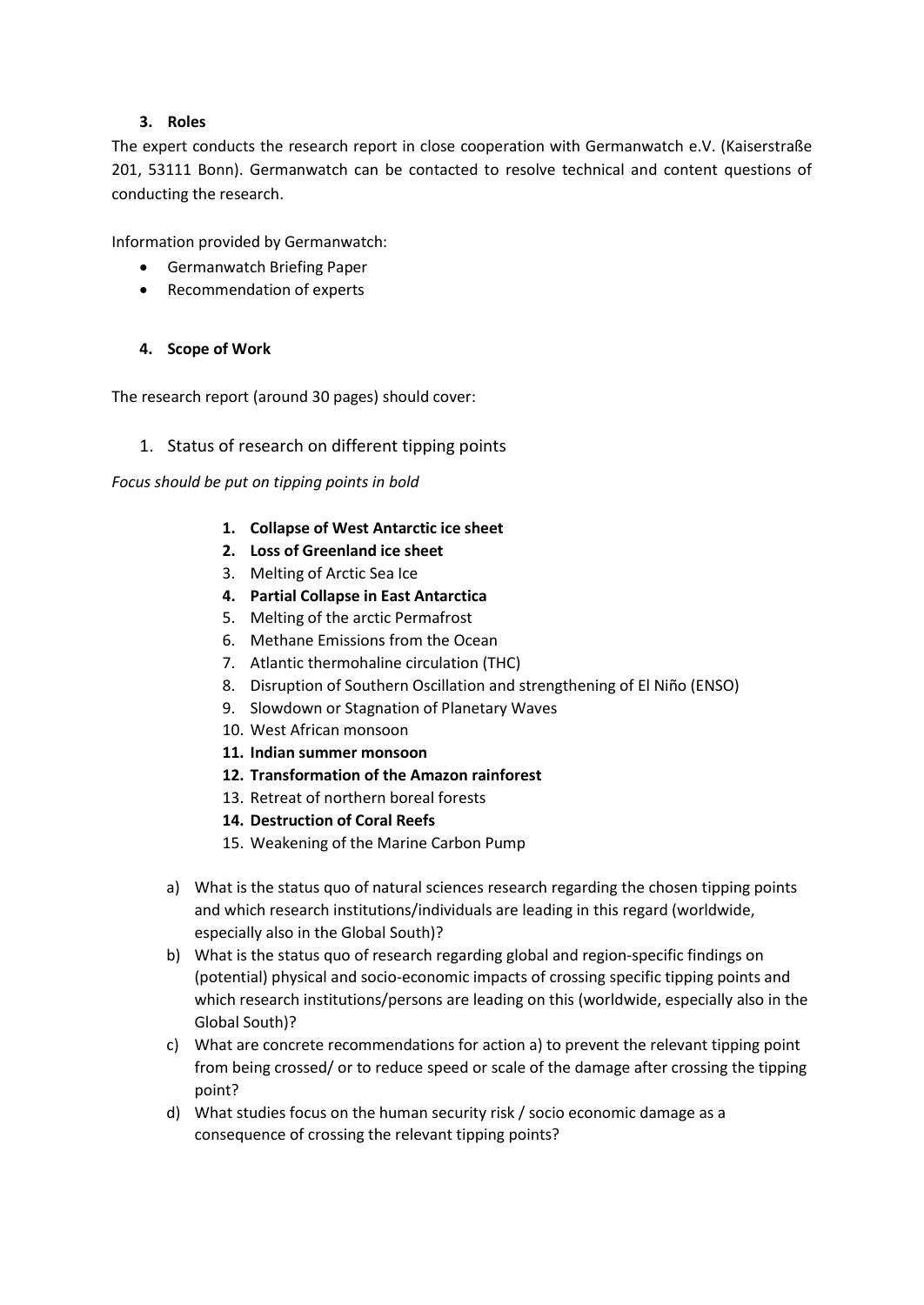- e) What studies focus on necessary action to mitigate the consequences/to deal with the consequences and which research institutions/think tanks are working/leading on this (worldwide, especially in the Global South)?
- f) Are there channels to systematically inform policy makers about scientific findings or where is relevant research taken into account in the policy context? E.g. in national climate assessments or similar.
- g) Which open research questions are stated or stand out in particular on the one hand with regard to tipping points, on the other hand with regard to recommendations for action? What are the gaps?
- 2. Detailed overview of the institutional landscape:
	- a) Which institutions deal with issues around climate and security? Which concept of security are they using: human security /conflict? Who analyses socio-economic risks of tipping points? Which institutions focus on climate/disaster risk management (do they relate work to tipping points)? Or on migration as a consequence of crossing tipping points (worldwide, especially also in the Global South) on the global, regional and – potentially – on a national level? (*can be captured in a tabular format*)
	- b) Which political, security actors or regulators at global/regional/possibly national level should receive regular information on the status quo of research on tipping points and recommendations for action derived from it on the global, regional and – potentially – on a national level (worldwide, not neglecting the Global South)? (*can be captured in a tabular format*)
	- c) What institutions/actors can play an important role to implement an early warning system (worldwide, not neglecting in the Global South)?

# **5. Methodology**

Research should be conducted via

- desktop research
- Interviews (about 5-7)

#### *Please discuss list of experts you plan to consult with Germanwatch in advance*

The expert is not expected to conduct in-person interviews. If the Covid-situation allows, in-person interviews would be possible only under safe conditions.

#### **6. Process and tentative timeline**

| <b>Milestone/Meeting</b>                                                                               | Date            |
|--------------------------------------------------------------------------------------------------------|-----------------|
| 1. Call for tender to potential consultants with   27.06.-05.07.22<br>request for proposal (extension) |                 |
| 2. Selection and contracting                                                                           | 06.07.-07.07.22 |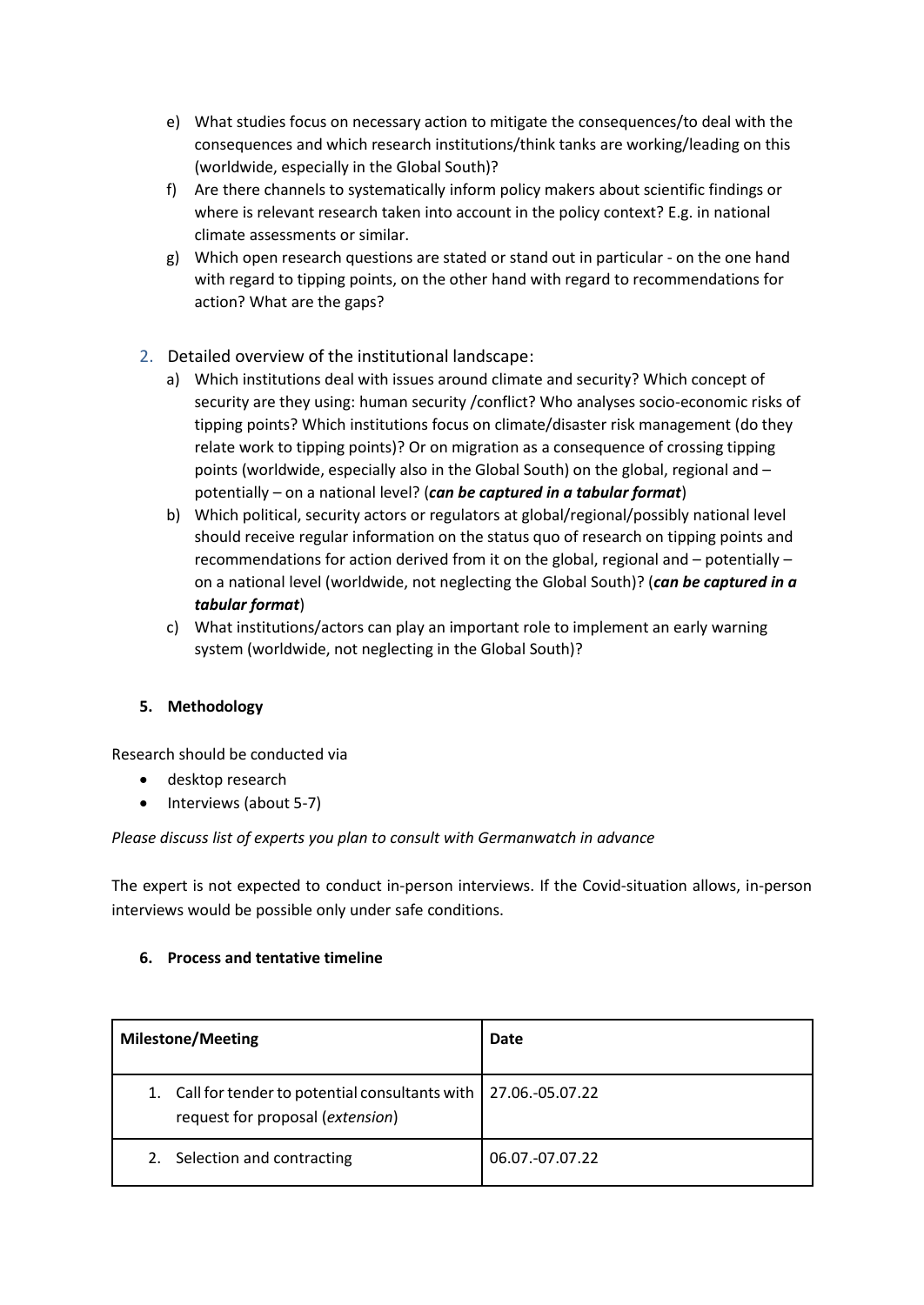| 3. Start of consultancy                                                                                                                                                                    | 08.07.2022        |
|--------------------------------------------------------------------------------------------------------------------------------------------------------------------------------------------|-------------------|
| Kick-off with Germanwatch<br>4.                                                                                                                                                            | 11.07.2022        |
| (clarifying open questions, confirming suggested<br>work plan)                                                                                                                             |                   |
| 5.<br>Preparation of the study incl. desk study<br>and interviews and preparation of the<br>report<br>annotated outline and interview<br>questionnaire to be discussed with<br>Germanwatch | 12.07.-14.09.2022 |
| 6.<br>Short progress report and status quo<br>meeting                                                                                                                                      | 15.08.2022        |
| Submission of report and discussion with<br>7.<br>Germanwatch                                                                                                                              | 14.09.2022        |

# **7. Outputs and Deliverables**

The research report should comprise around 30 pages (excl. additional data material) and be written in English. It should contain answers of the questions posed under "scope of work".

#### **8. Expert Profile**

Characteristics of the expert:

- a professional, result-orientated, well-structured, giving a critical assessment of the study context/focus
- uses a focused and concise language, bringing important findings to a point, has excellent communication skills

The expert has substantial working experience

- technical expertise
	- profound knowledge of the concept of tipping points in the climate system, climate and security, climate impacts, climate risk management, climate change adaptation or L&D
	- knowledge of related political processes on the national and international level e.g. work of the UN Security Council, UNFCCC, UNISDR, etc.
- methodological expertise e.g. of conducting focused interviews, preparing questionnaires
- very good command in English

Germanwatch is looking for an expert to carry out the above activities within the proposed timeline.

Interested applicants are encouraged to submit their offer including:

expression of interest